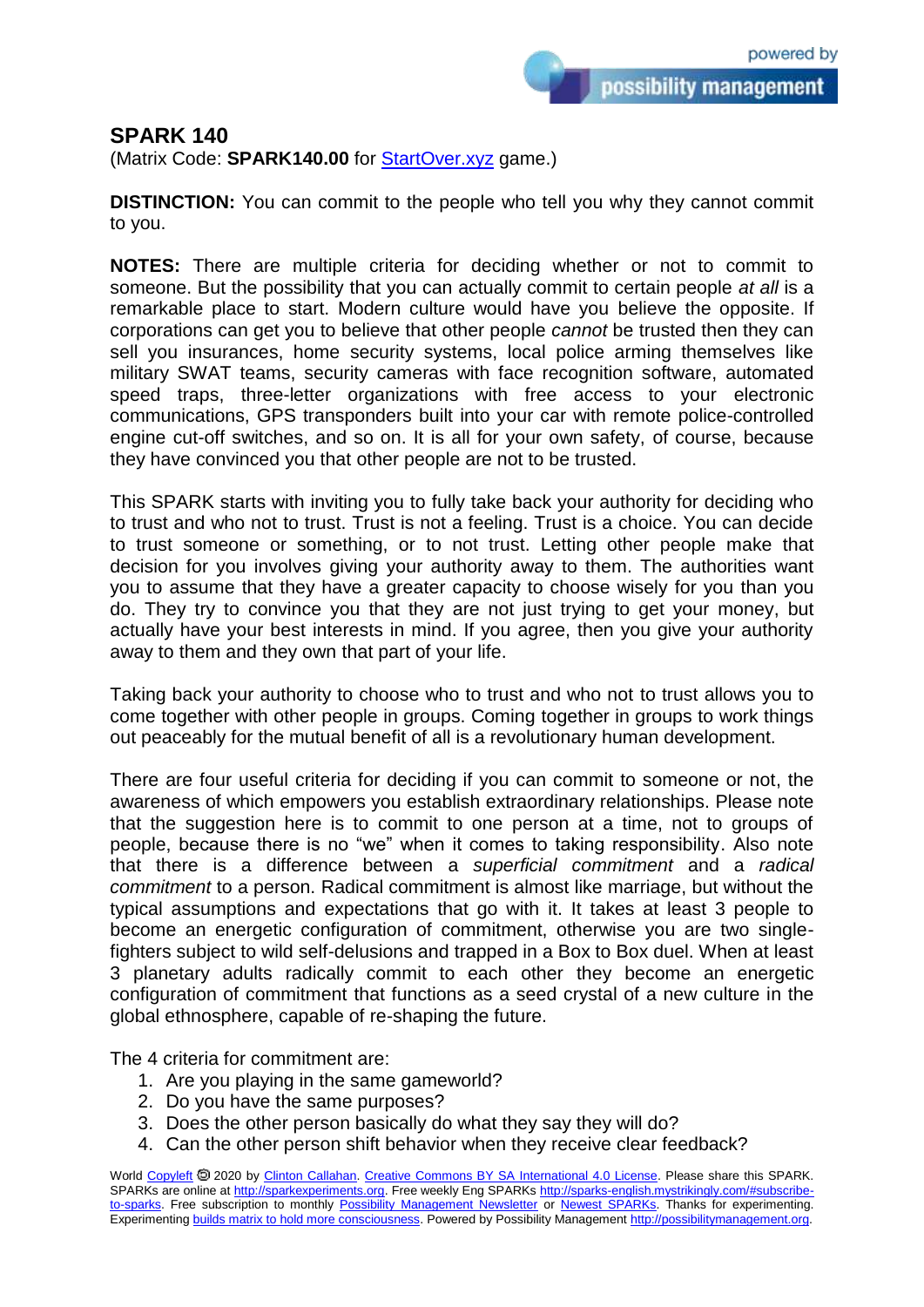If the answer to any of these 4 questions is *No*, a commitment between you would be more likely to serve Gremlin purposes than bright purposes.

Applying these 4 considerations to your relationships reflects back on you, because you are the one deciding to what degree, and in which areas, you trust or don't trust each person in your life. Most of us have many reasons NOT to trust our decisions about trusting others. This is because we have been betrayed.

Feeling betrayed is a strong sensation. The Box gets outraged. Blood pressure goes up. You feel grief about losing your innocence, or losing a once-trustworthy friend. There may be self-hatred from losing self-respect, self-criticism for having allowed yourself to be betrayed again, hatred for whole categories of people represented by the betrayer, and accompanying vows to cut yourself off from them forever. All of this providing excellent Gremlin food…

After observing big and small betrayals occurring regularly in your life for years the question may arise if these are genuine betrayals or not. Perhaps they are the result of a "looking for betrayals" that your Box and Gremlin have devised as a defensive strategy, allowing them to keep the game going that they developed since childhood as a regular source of Gremlin food. The Gremlin holds special sunglasses over your eyes to amplify evidence that proves you have been betrayed, while filtering out evidence that would contradict this story.

Some adulthood initiatory processes allow you to re-make old decisions about yourself, about others and the world. Other initiatory processes connect you to inner resources and powerful distinctions that you did not have as a child. After some number of initiations you notice that you have learned things. You perceive things differently, which allows you to make an astounding new decision about yourself. *You can decide to trust yourself to be able to take care of yourself around other people*.

The basis for your new decision is real. You have your center now, your grounding cord, and your bubble. You can navigate your feelings. You can speak out without hesitation. You can make boundaries, say yes or no, take independent actions, and clearly say what you want or don't want. These new capabilities let you take care of yourself even around scoundrels, who may in reality be delightfully fun to be around. You now have the power to say, "No," without justification, even when they ask to borrow money, or to visit your house, or to take care of your children. Even while saying, "No," you can stay connected with them. You don't have to cut off in order to prevent their Gremlins running freely in your life, even if they are your relatives, even if they are politicians. Life can be profoundly simple.

Now you can trust your ability to decide if someone is in the same gameworld as you, serving the same purposes, doing what they say they will do, and changing behavior according to feedback and coaching. If so, perhaps it is time to start a new conversation with them. Perhaps you have something to do together. Perhaps there is a service you can all provide to the world. Perhaps there is a project you can run or a journey to take together. If this rare opportunity presents itself, I hope that you can